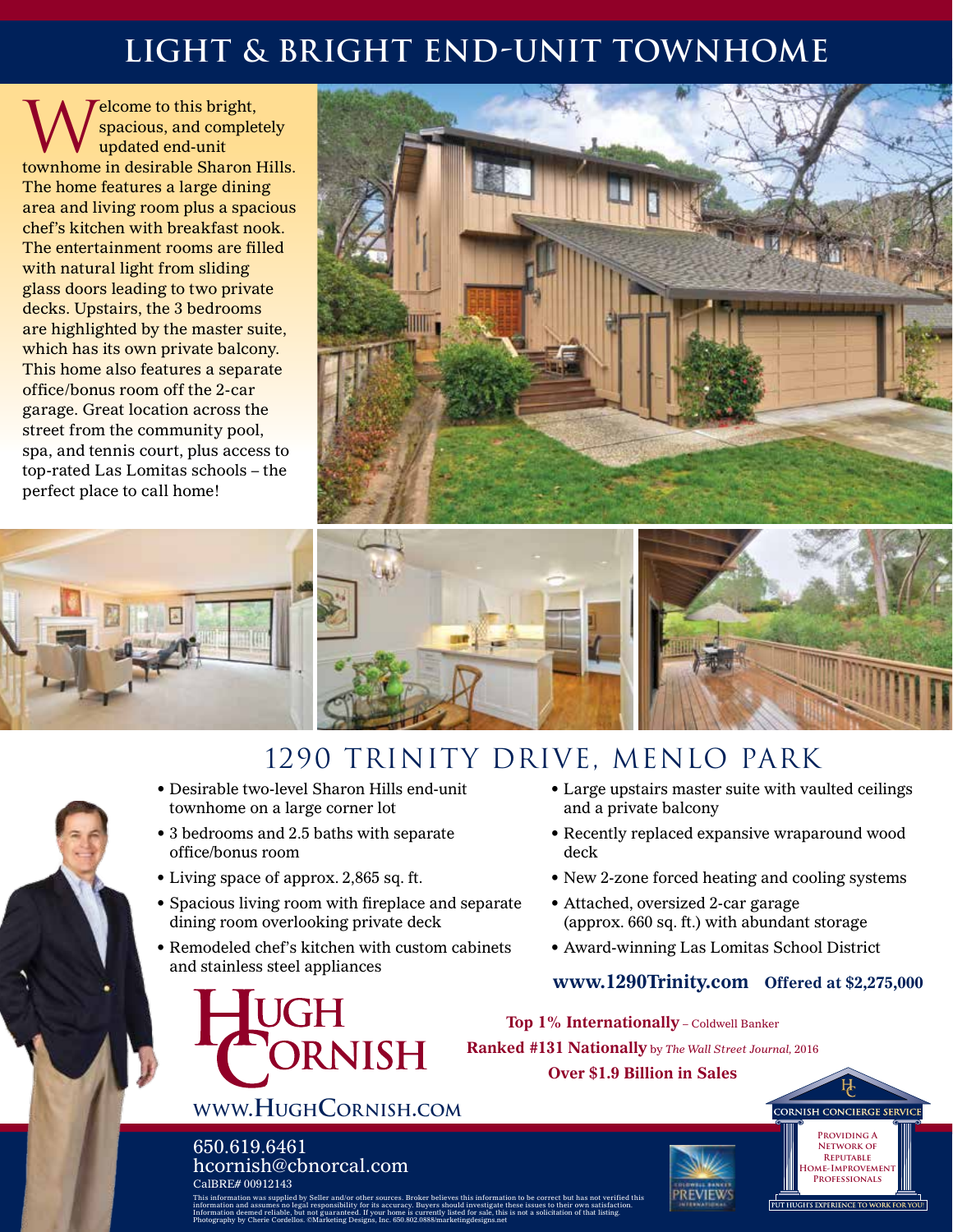# **1290 Trinity Drive, Menlo Park**

### *Public Rooms*

#### Foyer

Wide natural wood steps welcomes you to this home with large double doors and a sunlit foyer with tile floor; stairs up to the main living level

#### Dining Room

Entry way leads upstairs to a formal dining room with natural light and a view of the open space and a private deck

#### Downstairs Half bath

Generously sized half bath with a large vanity with custom countertop and tiled floor

#### Living Room

Picture windows and sliding glass door with access to the wrap-around deck and view of open space; gas burning fireplace; built-in entertainment center; crown molding; bar area with small refrigerator and sink and an abundance of storage.

#### Kitchen

Chef's kitchen which was custom remodeled with all soft close drawer lower cabinets, Jennair stainless steel appliances, stainless carousel corner racks, casual dining area and bar seating; outside eating on deck with view of open space; hardwood floors, double sink surrounded by large quartz counter top and a pantry with pull out drawers.

#### Laundry Room

Laundry room with Fisher & Paykel washer and dryer; sink, counter space and ample storage cabinets

#### Bonus Room/Office

Private office/bonus room off garage with a closet, shelving and view of open space

#### Garage

Attached extra-large 2-car garage with high ceilings; built in counters & storage cabinets and custom plastic floor covering